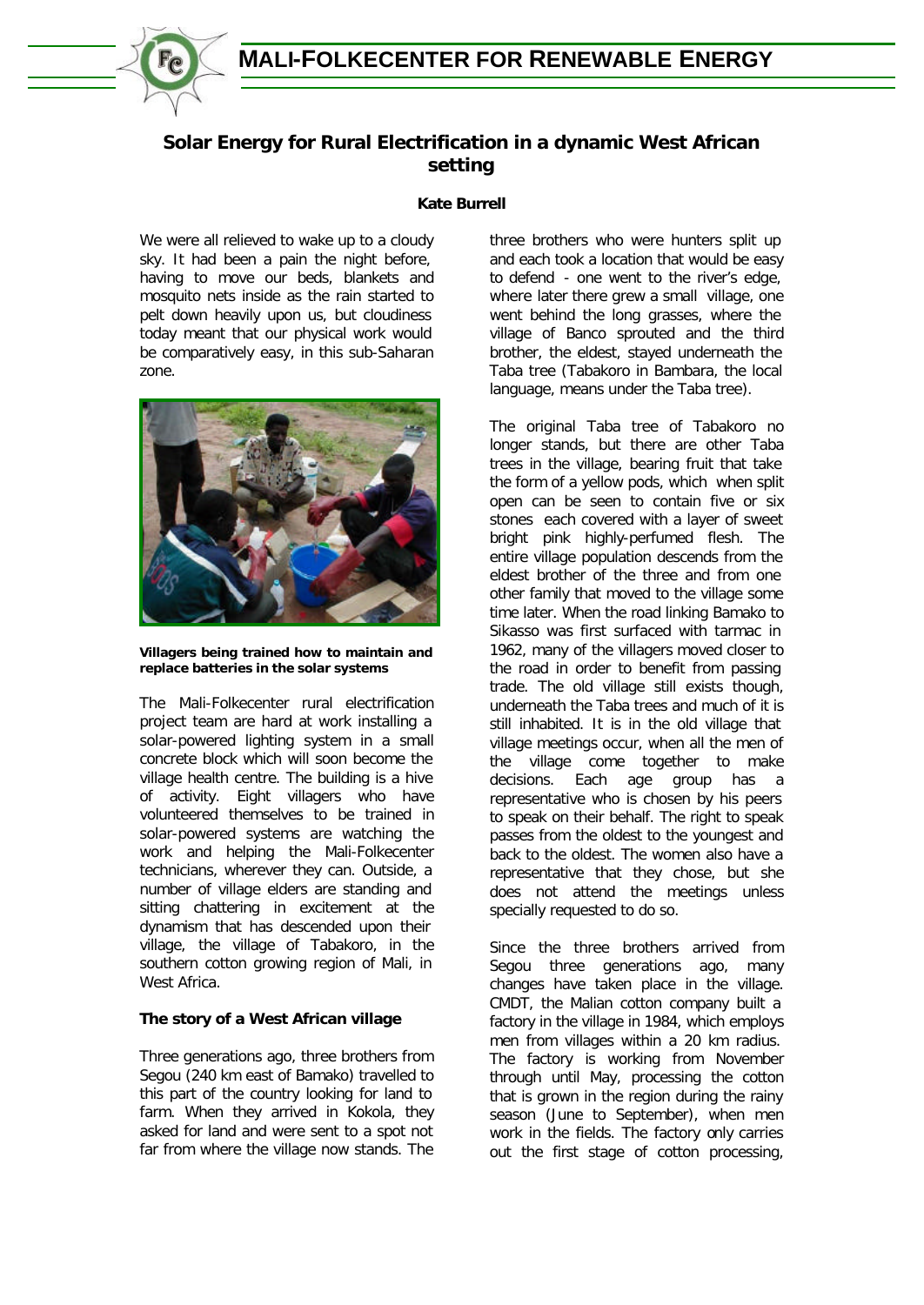

where the cotton fibre is removed from the pod. It is then bagged for export - only 1% of cotton produced in Mali is processed in Mali - the rest is exported. A school was built in 1994 (with the help of CMDT) and a health centre has been constructed over the summer of 2001, which is being financed by the villagers themselves.



**Women preparing lamps and cables for installation of the solar lighting system in Zanbala health centre.**

### **Villages that look to the future**

Another dynamic force within Tabakoro comes from villagers who grew up in Tabakoro but then moved to Bamako in order to find work. There are many former villagers who return to Tabakoro to visit family, and often in doing so return some money to the village, or spend money on village improvements. We met one former Tabakoran who serves in the army and has lived in many different parts of the country, who has now built himself a modest house in the village that he returns to for holidays. He arrived during our stay with a minibus full of young people from Bamako who have Tabakoro roots and 1000 Eucalyptus saplings for planting. Coma, a young American man with a 2 year Peace Corps placement is also doing what he can to bring about positive change, in Tabakoro, with very limited funds. He showed us a world map that he was in the process of painting on the wall of one of the classrooms.

## **Renewable energy - improving living conditions in rural Mali**

Most recent in village developments have been the installation of solar powered lighting systems in the school, in the public square and today, in the health centre, which has been carried out by Mali-Folkecenter, an independent NGO working with the promotion of renewable energy. A solar powered water pump will be installed later in the year, as at present, all water is pumped by hand from the wells.

These new facilities will have a variety of advantages for the village of Tabakoro. Education facilities should improve with the possibility of using the school in the evenings for women's literacy lessons and the standard of healthcare that can be administered in the village should also improve, as now minor operations can be carried out after dark and lighting should make birthing a little easier (reducing maternal and infant mortality rates). Lighting in the public square should allow public meetings to be carried out after dark and help provide a social gathering point for the villagers and electrical water pumping will reduce the heavy burden of very physical work which is carried out by the women of the village on a daily basis.



**Planting young trees in Tabakoro**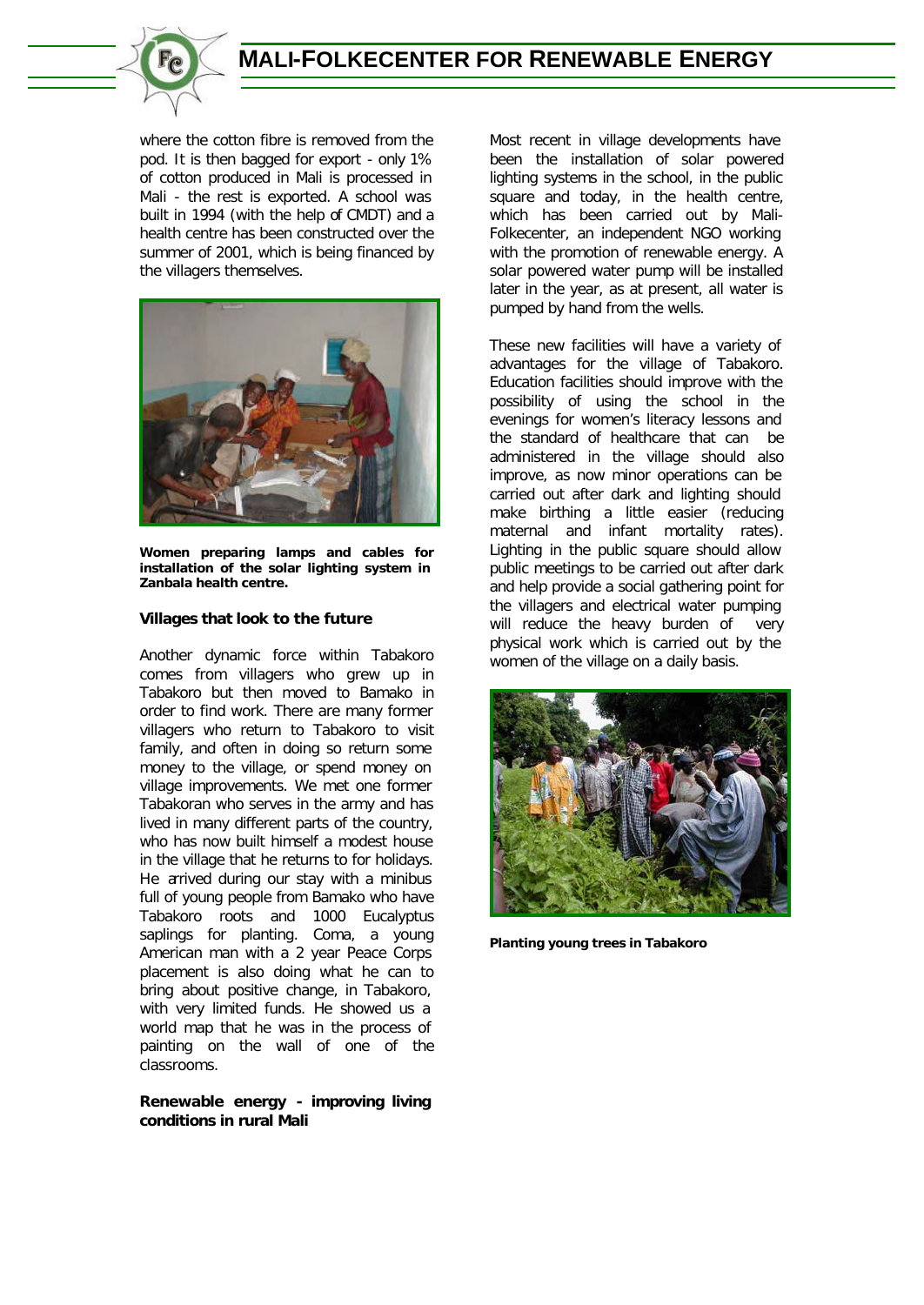

## **Combating rural exodus**

In addition to these practical benefits, Mali-Folkecenter hopes that by providing electricity to villagers they will contribute to combating the mass rural exodus that is occurring in many developing countries as rural populations swell and rural income generation becomes tougher with more people relying on the same amount of land. Every year, many people go to look for work in Bamako during the dry season, when there is no work to be done in the fields, and each year, a few more people decide to stay on in Bamako, and do not return to their village. This causes problems in both city and countryside as urban populations swell and villages become depleted of young people. Bamako, Mali's capital has doubled in size in the last 15 years. With such a rate of growth, it is inevitable that there will not be enough work to go around. People are driven to petty crime and prostitution. Each year some women sex workers get pregnant and are too ashamed to return to their families. In rural areas, villages become depleted of their workforce, as it is the young who are most active in the fields and who carry out the heavier domestic chores. And whilst it is the village elders who make the final decisions, one could argue that that it is the young who are innovative and dynamic and important in bringing about positive change in rural areas. By providing villages with better facilities, Mali-Folkecenter hopes that rural areas will be more appealing to the young and that less will decide to up and leave to Bamako.

# **Peoples' participation**

The Mali-Folkecenter rural electrification project (funded by Danida) involves 3 core villages in this region, Tabakoro, Niamala and Zambala (which will receive facilities and training described above) as well as 20 peripheral villages which will benefit from the installation of lighting systems in their schools, and training to allow maintenance. In addition, the project involves training 8 volunteers from each of the core villages in solar powered installation and maintenance, by creation of a Solar Training School, to give the theoretical education and through participation in installing the 20 lighting systems in nearby schools, to give practical hands-on experience. This will create a decentralised human resource base for the future. Maintenance costs will be covered by a small charge which will be placed on electrically pumped water. The work will be done by the newly trained villagers and managed by a village association. In this way, the project aims not only to provide solar powered lighting systems, but also to create a skills base in the villages that can be used for further electrification and for maintenance of the Mali-Folkecenter systems to ensure the durability of those systems. The villages should therefore be in a position to autonomously maintain the systems after the Mali-Folkecenter 3 year project has come to an end.

## **Systems are highly valued and well cared for**



**Mother with her new-born baby, born under the light of the Zanbala health centre solar system.**

The next day, once the installation in Tabakoro health centre was complete, I went with the Mali-Folkecenter team to look at the work that had already been completed in the other two core villages. Each installation has a log book which is kept by a trusted individual in the village. In that book, a record is kept of how often the